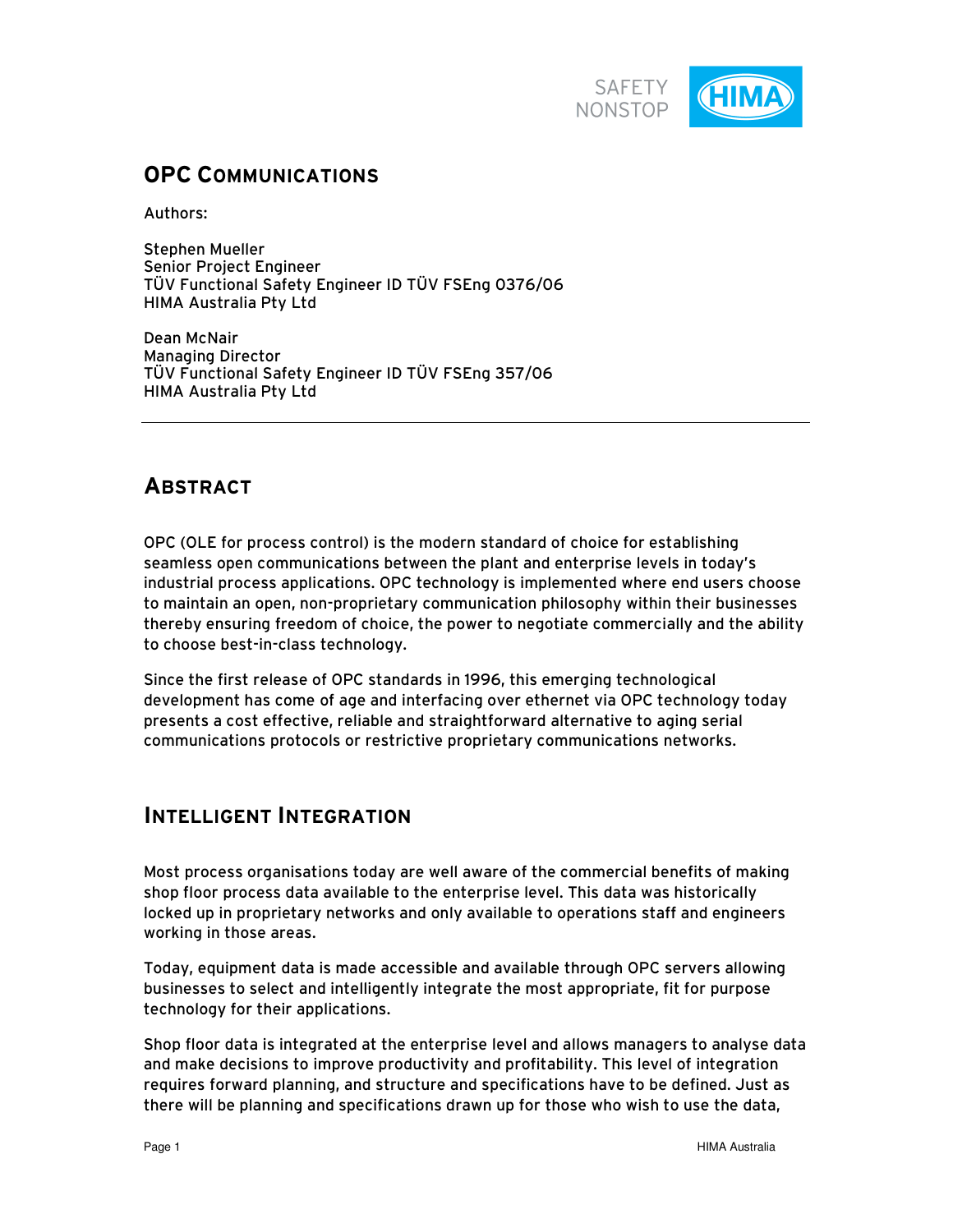

planning is also required at the technology implementation level to ensure seamless integration.

# **DCOM**

OPC Classic technology uses Microsoft's Windows based DCOM (Distributed Component Object Model) technology that enables software components distributed across several networked computers to communicate with each other.

While the OPC Classic based specifications have proven to be highly successful there is a new specification in development called OPC UA (Unified Architecture) that keeps abreast of new technology developments and evolving customer requirements.

One of the drivers of OPC UA is to provide a specification that will allow the implementation of OPC technology on non-Microsoft based platforms from embedded to enterprise systems. In addition to this, OPC UA will also combine OPC DA, A&E and HDA functionality into a single solution as well as the ability to operate as a single client/server in one application.

A major benefit with OPC UA will be in the communication protocol and security model. There will be two choices for the communications layer, TCP or SOAP (XML). The advantage of SOAP is that it uses port 80, which is the same as standard web sites. This means that all firewalls can handle this kind of traffic, which in turn means that there is no major IT involvement required. In Classic OPC, DCOM is used as the security broker, session controller and message router. The OPC UA communications stack essentially removes the need for DCOM.

Until the OPC UA specifications are officially released, OPC Classic continues to provide an outstanding open communications solution. There is however a misunderstood perception that there are issues surrounding OPC configuration and connectivity. As an organisation who has delivered many hundreds of OPC integrated projects, HIMA can state that this simply isn't the case.

The "issues" arise when configuring OPC where people don't realise that without having DCOM configured absolutely correctly the OPC communications will either not work, or appear to work but not be effective. In these cases, OPC is blamed of course rather than DCOM.

Through HIMA's wealth of applied project experience, we can confirm the actual simplicity of setting up DCOM correctly within a protected plant environment. It is even easier to set it up in a single domain, or within two trusted domains.

There are a set of five simple steps as noted by the OPC Training Institute that should be followed to ensure DCOM works correctly. These steps are detailed in the section that follows. It is recommended that the security be increased once DCOM is operating correctly.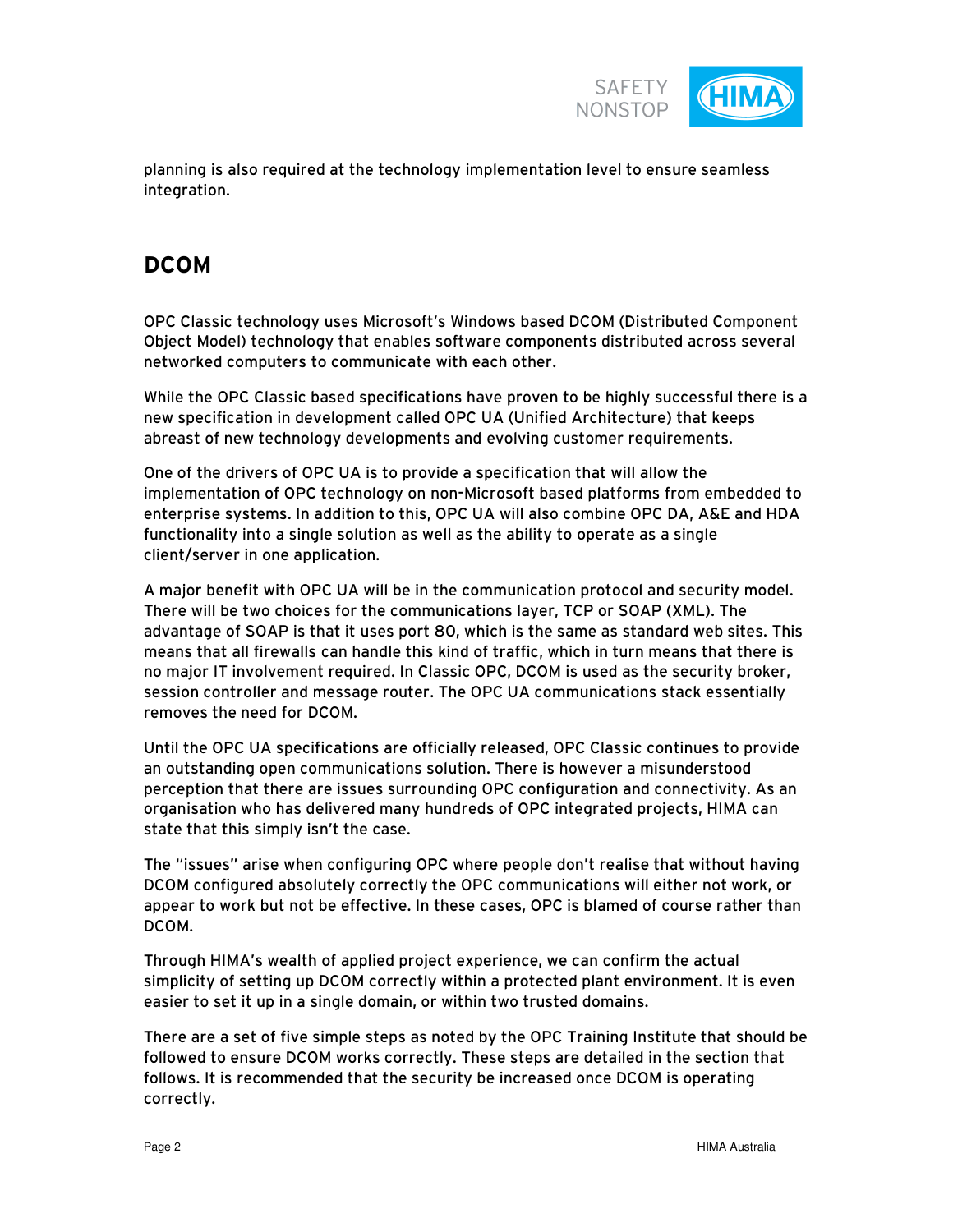

# **OPC AND DCOM: FIVE THINGS YOU NEED TO KNOW**

### **1. REMOVE WINDOWS SECURITY**

The first step to establish DCOM communication is to disable the Windows Firewall, which is turned on by default in Windows XP Service Pack 2 and later. The firewall helps protect computers from unauthorised access (usually from viruses, worms, and people with malicious or negligent intents). If the computer resides on a safe network, there is usually little potential for damage as long as the firewall is turned off for a short period of time. Check with the Network Administrator to ensure it is safe to turn off the



Firewall temporarily. You will turn the firewall back on in step 5 "Restore Windows Security". To turn off the Windows Firewall, follow the steps below:

a. Click on the Windows Start button, select the Control Panel and click on Windows Firewall.

b. In the General tab, select the "Off (not recommended)" radio button **(refer to Image 1).** 

#### **2. SETUP MUTUAL USER ACCOUNT RECOGNITION**

To enable both computers to properly recognise User Accounts, it is necessary to ensure that User Accounts are recognised on both the OPC Client and Server computers. This includes all the User Accounts that will require OPC access.

Image 1

### **2.1 ADDING USER ACCOUNTS**

Ensure that both computers have access to the same User Name and Password combinations. User Names and Passwords must match on all computers that require OPC access. It is important to note:

• A User Account must have a User Name and Password. It is not possible to establish communication if a User Account does not have a Password.

| Run   |                                                                                                          |
|-------|----------------------------------------------------------------------------------------------------------|
|       | Type the name of a program, folder, document, or<br>Internet resource, and Windows will open it for you. |
| Open: | control userpasswords2                                                                                   |
|       | Cancel<br>OK<br>Browse                                                                                   |

Image 2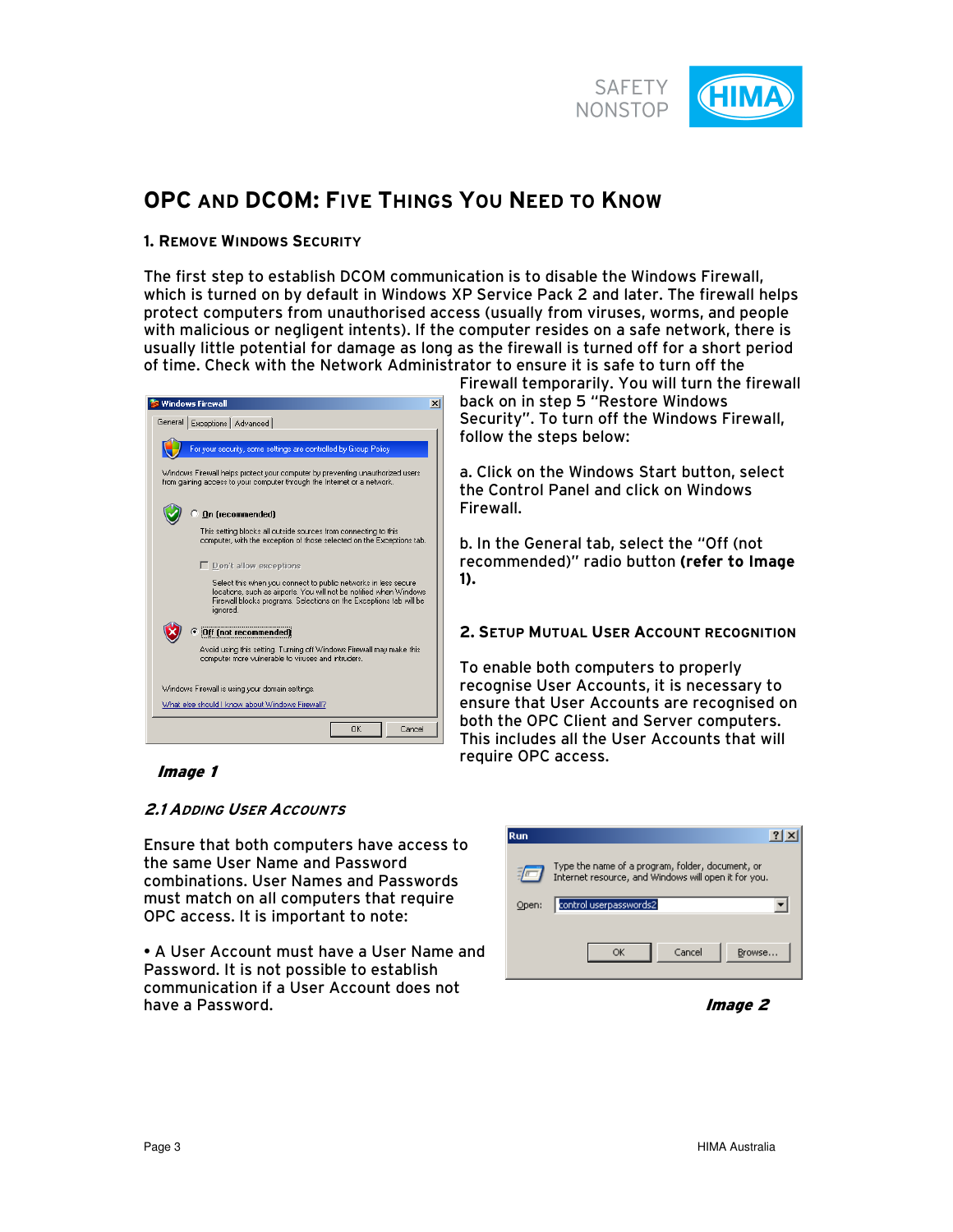

| <b>User Accounts</b> |                                                                                                                                                                                                                                                                                                                         | ?                       |
|----------------------|-------------------------------------------------------------------------------------------------------------------------------------------------------------------------------------------------------------------------------------------------------------------------------------------------------------------------|-------------------------|
| <b>H</b> sers        | Advanced                                                                                                                                                                                                                                                                                                                |                         |
|                      | Passwords and .NET Passports<br>You can manage the passwords you have stored on this computer, or<br>change your default Passport with the .NET Passport Wizard.<br>Manage Passwo<br>.NET Passport Wizard                                                                                                               |                         |
|                      | Advanced user management<br>Local Users and Groups can be used to perform advanced<br>user management tasks.                                                                                                                                                                                                            | Advanced                |
|                      | Secure logon<br>For added security, you can require users to press<br>Ctrl+Alt+Delete before logging on. This guarantees that the<br>authentic Windows logon prompt appears, protecting the<br>system from programs that mimic a logon to retrieve<br>password information.<br>Ⅳ Require users to press Ctrl+Alt+Delete |                         |
|                      | Cancel<br>OK                                                                                                                                                                                                                                                                                                            | <b>ADD</b> <sub>V</sub> |

• When using Windows Workgroups, each computer must have a complete list of all User Accounts and Passwords.

• When using a single Windows Domain, User Accounts are properly synchronised by the domain controller.

• When using multiple Windows Domains, you will either have to establish a Trust between the Domains, or add a Local User Account to the affected computers. (Refer to http://www.microsoft.com/technet/prodtechnol/w indows2000serv/reskit/deploy/dgbe\_sec\_ztsn.ms px?mfr=true about establishing a Domain Trust.)

Image 3

| <b><i>S</i></b> , Local Users and Groups          |                                                                                                                                                                                                 | $\Box$ D  X                                                                                                                                                                                                                                                                                                                                                             |
|---------------------------------------------------|-------------------------------------------------------------------------------------------------------------------------------------------------------------------------------------------------|-------------------------------------------------------------------------------------------------------------------------------------------------------------------------------------------------------------------------------------------------------------------------------------------------------------------------------------------------------------------------|
| File<br>Action<br>View<br>Help                    |                                                                                                                                                                                                 |                                                                                                                                                                                                                                                                                                                                                                         |
| 白田 X 窗 B I B 田<br>⇔                               |                                                                                                                                                                                                 |                                                                                                                                                                                                                                                                                                                                                                         |
| Local Users and Groups (Local)<br>Users<br>Groups | Name<br>Administrators<br>Backup Operators<br>Guests<br><b>KA</b> Network Configuration<br><b>La</b> Power Lisers<br>Remote Desktop Users<br>Replicator<br><b>La</b> Users<br>HelpServicesGroup | Description<br>Administrators have complete and u<br>Backup Operators can override secu<br>Guests have the same access as me<br>Members in this group can have som<br>Power Users possess most administr<br>Members in this group are granted t<br>Supports file replication in a domain<br>Users are prevented from making ac<br>Group for the Help and Support Center |
|                                                   |                                                                                                                                                                                                 |                                                                                                                                                                                                                                                                                                                                                                         |

Image 4

## **2.2 LOCAL USERS AUTHENTICATE AS THEMSELVES**

In Windows XP and Windows Vista, there is another setting that you should modify. This is not necessary in Windows 2000 or earlier. Simple File Sharing is always turned on in Windows XP Home Edition based computers.

By default, the Simple File Sharing user interface is turned on in Windows XP Professional based computers that are joined to a workgroup. Windows XP Professional based computers that are joined to a domain use only the classic file sharing and security interface. Simple File Sharing forces every remote user to Authenticate as the Guest User Account. This will not enable you to establish proper security. There are two ways to turn this option off. Either way will work. The second method exposes more security options.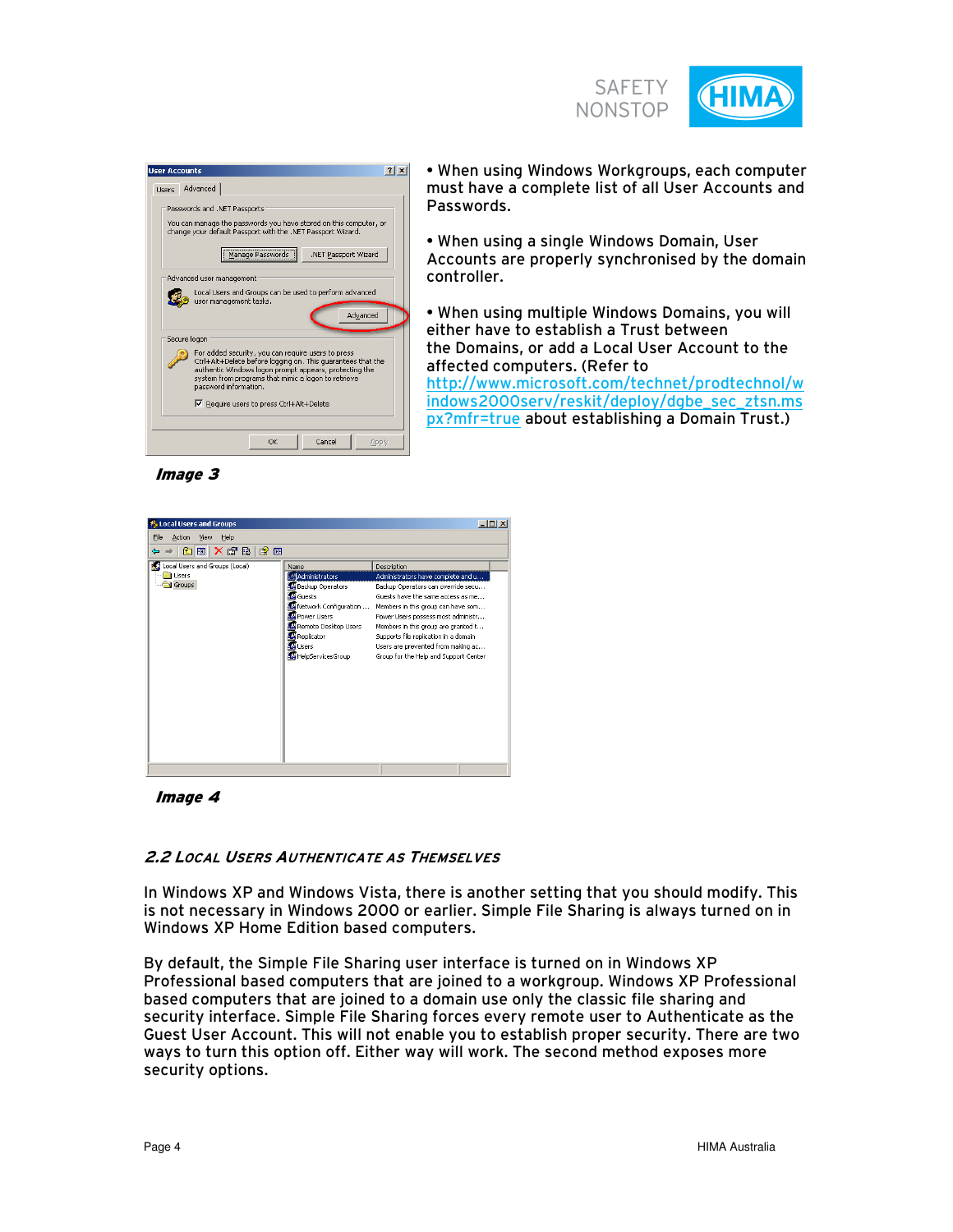

#### **Method 1:** Turning off Simple File Sharing

- Double click "My Computer" on the desktop.
- On the Tools menu, click Folder Options **(refer to image 5).**

| My Computer |                                   |      |                                                                                                                  |                                                              |     |                       |                                  |  | $ \Box$ $\times$ $\parallel$ |
|-------------|-----------------------------------|------|------------------------------------------------------------------------------------------------------------------|--------------------------------------------------------------|-----|-----------------------|----------------------------------|--|------------------------------|
| File        | Edit                              | View | Favorites                                                                                                        | Tools Help                                                   |     |                       |                                  |  |                              |
|             |                                   |      | $\big\ $ $\bigcap$ Back $\cdot$ $\bigcap$ $\cdot$ $\big\ $ $\big\ $ $\big\ $<br><b>Se</b><br>Address My Computer | Map Network Drive<br>Disconnect Network Drive<br>Synchronize | 78. |                       |                                  |  | $\rightarrow$ Go             |
| Name        | $\blacksquare$ Local Disk $(C_i)$ |      |                                                                                                                  | Foldix Options                                               |     | Total Size<br>48.8 GB | Free Space   Comments<br>8.00 GB |  |                              |

Image 5

• Click the View tab, and then clear the "Use Simple File Sharing (Recommended)" check box to turn off Simple File Sharing **(refer to image 6).**

| <b>Folder Options</b>                                                                                                                                                                                                                                                                                                                                                                                                                                                                                                                                                                        |
|----------------------------------------------------------------------------------------------------------------------------------------------------------------------------------------------------------------------------------------------------------------------------------------------------------------------------------------------------------------------------------------------------------------------------------------------------------------------------------------------------------------------------------------------------------------------------------------------|
| File Types   Offline Files  <br>View<br>General                                                                                                                                                                                                                                                                                                                                                                                                                                                                                                                                              |
| Folder views<br>You can apply the view (such as Details or Tiles) that<br>you are using for this folder to all folders.<br>Apply to All Folders<br><b>Reset All Folders</b>                                                                                                                                                                                                                                                                                                                                                                                                                  |
| Advanced settings:<br>Launch folder windows in a separate process<br>Managing pairs of Web pages and folders<br>$\boldsymbol{\Theta}$ Show and manage the pair as a single file<br>$\, \Omega \,$ Show both parts and manage them individually<br>$\bigcirc$ Show both parts but manage as a single file<br>Remember each folder's view settings<br>◡<br>Restore previous folder windows at logon.<br>Show Control Panel in My Computer<br>Show encrypted or compressed NTFS files in color<br>Show pop-up description for folder and desktop items<br>Use simple file sharing (Recommended) |
| Restore Defaults                                                                                                                                                                                                                                                                                                                                                                                                                                                                                                                                                                             |
| OK<br>Cancel<br>Apply                                                                                                                                                                                                                                                                                                                                                                                                                                                                                                                                                                        |

## Image 6

#### **Method 2**: Set Local Security Policies

• Click on the Windows Start button, and then select Control Panel, Administrative Tools, and Local Security Policy. If you can't see Administrative Tools in the Control Panel, simply select Classic View in the Control Panel. As an alternative to all of this, click on the Windows Start button; select the Run menu option, and type "secpol.msc".

• In the tree control, navigate to Security Settings, Local Policies, and finally select the Security Options folder **(refer to Image 7).**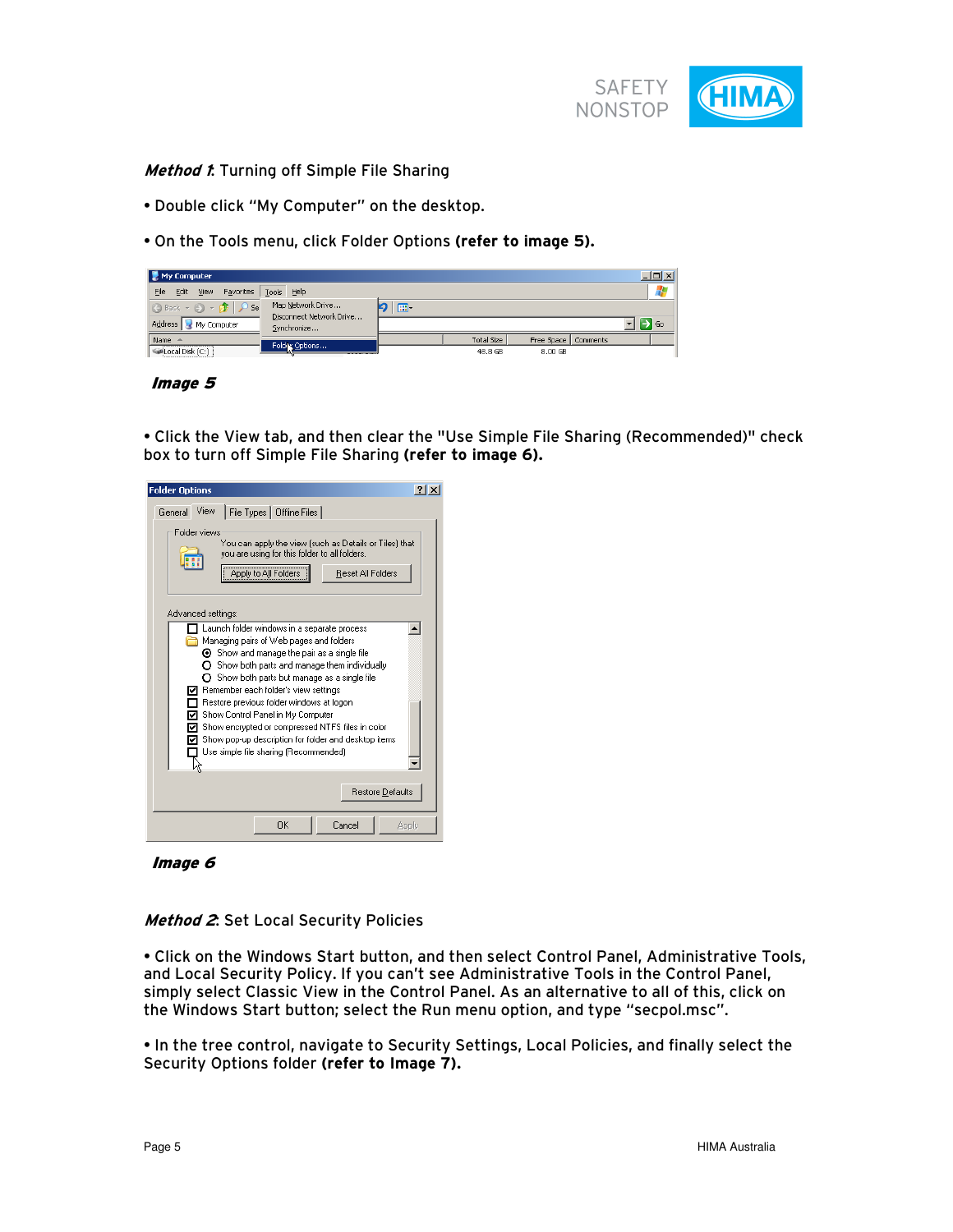

| <b>T</b> Local Security Settings                                                                                                                                                                                                                                                                                                                           |                                                                                                                                                                                                                                                                                                                                                                                                                                                                                                                                                                                                                                                                                                                                                                                                                                                                                                                                                                                                                                                                                                                                                                                                                                                                                                                                                                                                                                                                                                                                                                                                                                                                                                                                                                                                                                                                                                                                                                                                    | Network access: Sharing and security model for local accounts Pr.,, [2] [2] [2]                                                                                                                                       |
|------------------------------------------------------------------------------------------------------------------------------------------------------------------------------------------------------------------------------------------------------------------------------------------------------------------------------------------------------------|----------------------------------------------------------------------------------------------------------------------------------------------------------------------------------------------------------------------------------------------------------------------------------------------------------------------------------------------------------------------------------------------------------------------------------------------------------------------------------------------------------------------------------------------------------------------------------------------------------------------------------------------------------------------------------------------------------------------------------------------------------------------------------------------------------------------------------------------------------------------------------------------------------------------------------------------------------------------------------------------------------------------------------------------------------------------------------------------------------------------------------------------------------------------------------------------------------------------------------------------------------------------------------------------------------------------------------------------------------------------------------------------------------------------------------------------------------------------------------------------------------------------------------------------------------------------------------------------------------------------------------------------------------------------------------------------------------------------------------------------------------------------------------------------------------------------------------------------------------------------------------------------------------------------------------------------------------------------------------------------------|-----------------------------------------------------------------------------------------------------------------------------------------------------------------------------------------------------------------------|
| File Action View Help<br>$+12 \times 12$ B $12$                                                                                                                                                                                                                                                                                                            |                                                                                                                                                                                                                                                                                                                                                                                                                                                                                                                                                                                                                                                                                                                                                                                                                                                                                                                                                                                                                                                                                                                                                                                                                                                                                                                                                                                                                                                                                                                                                                                                                                                                                                                                                                                                                                                                                                                                                                                                    | Local Security Setting   Explain This Setting  <br>Network access: Sharing and security model for local accounts                                                                                                      |
| Security Settings<br><b>B. D. Account Policies</b><br>B C Password Policy<br>St Co Account Lockout Policy<br><b>E-D</b> Local Policies<br><b>Co</b> Audit Policy<br>User Rights Assignment<br>Security Options<br>El El Public Key Policies<br>Encrypting File System<br><b>BI Software Restriction Policies</b><br>IP Security Policies on Local Computer | Policy /<br>[1] Interactive logon: Display user information when the session is<br>Ed transative logor: Do not deplay last user name<br>All Interactive logary Do not require CTRL+4LT+0EL<br><b>Ell trianactive logen: Message test for users attempting to log on</b><br>[5] Interactive logon: Message title for users attempting to log on<br>[1] Interactive logon: Number of previous logons to cadre (in case<br>[1] Interactive logon: Pronot user to change password before ergy<br><b>Ell Interactive loger: Require Domain Controller authentication to</b><br>[1] Interactive logon: Require smart card<br><b>El triangitos logon: Smart card removal behavior</b><br>[1] Microsoft network client: Digitally sign communications (always)<br>24 Microsoft network client: Digitally sign communications (if server<br>Microsoft network client: Send unencrypted password to third-<br>22 Marquelt network server: Amount of ide time required before a<br>[1] Microsoft network server: Digitally sign communications (always)<br>24 Planguaft network server: Digitally sign communications (if sheri)<br>Hiorosoft network serven Disconnect dients when logon hours<br>[2] Network access: Allow anonymous SD/Name translation<br>[1] Nebagak access: Do not allow anonymous enumeration of SAM<br>22 Network access: Do not allow anonymous enumeration of SAM<br>[4] Network access: Do not allow storage of credentials or JVET Pa<br>Ed Network access: Let Everyone permissions apply to anonymous<br>[4] Network access: Named Pipes that can be accessed anonymous<br>22 Network access: Renotely accessible registry paths<br>[1] Network access: Shares that can be accessed anonymously<br>[2] Network access: Sharing and security readel for local accounts<br>All Network security: Do not store LANIManager hash value on next password change<br>Network recurity: Force logoff when logon hours expire<br>[25] Network security: LAN Manager authentication level | ×<br>Classic-local users authenticate as theraselves<br><b>DK</b><br>Cancel<br>Auch)<br>COMORS DPSB<br>Classic - local users authoritists as themselves<br>Distribut<br><b>Disabiliti</b><br>Send LM & NTLM responses |

#### Image 7

correctly. It is possible to configure the default system-wide DCOM settings, as well for a specific OPC server.

The system-wide changes affect all Windows applications that use DCOM, including OPC applications. In addition, since OPC Client applications do not have their own DCOM settings, they are affected by changes to the default DCOM configuration. To make the necessary changes, follow the steps below:

• Find the "Network access: Sharing and security model for local accounts" option and set it to "Classic – local users authenticate as themselves".

#### **3. CONFIGURE SYSTEM-WIDE DCOM SETTINGS**

OPC specifications that precede OPC Unified Architecture (OPC UA) depend on Microsoft's DCOM for the data transportation and therefore the DCOM settings must be configured

| Run.  |                                                                                                          |
|-------|----------------------------------------------------------------------------------------------------------|
|       | Type the name of a program, folder, document, or<br>Internet resource, and Windows will open it for you. |
| Open: | dcomcnfg                                                                                                 |
|       | Cancel<br>Browse<br>ОK                                                                                   |
|       |                                                                                                          |

a. Click on the Windows Start button, and select the Run menu option **(refer to Image 8).**

b. In the Run dialog box, type "DCOMCNFG" to initiate the DCOM configuration process, and click the OK button. The Component Services window will appear **(refer to Image 9).**

c. Once in the Component Services window (which is initiated by DCOMCNFG as above), navigate inside the Console Root folder to the Component Services folder, then to the Computers folder. Finally, you will see the My Computer tree control inside the



Computers folder.

d. Right-click on My Computer. Note that this is not the "My Computer" icon on your desktop; rather it is the "My Computer" tree control in the Console Services application.

e. Select the Properties option.

#### **3.1 Default Properties**

In the Default Properties tab, ensure that three specific options are set as follows **(refer to Image 10):**

a. Check the "Enable Distributed COM on this computer" menu option. Note that you will have to

Image 9

Image 8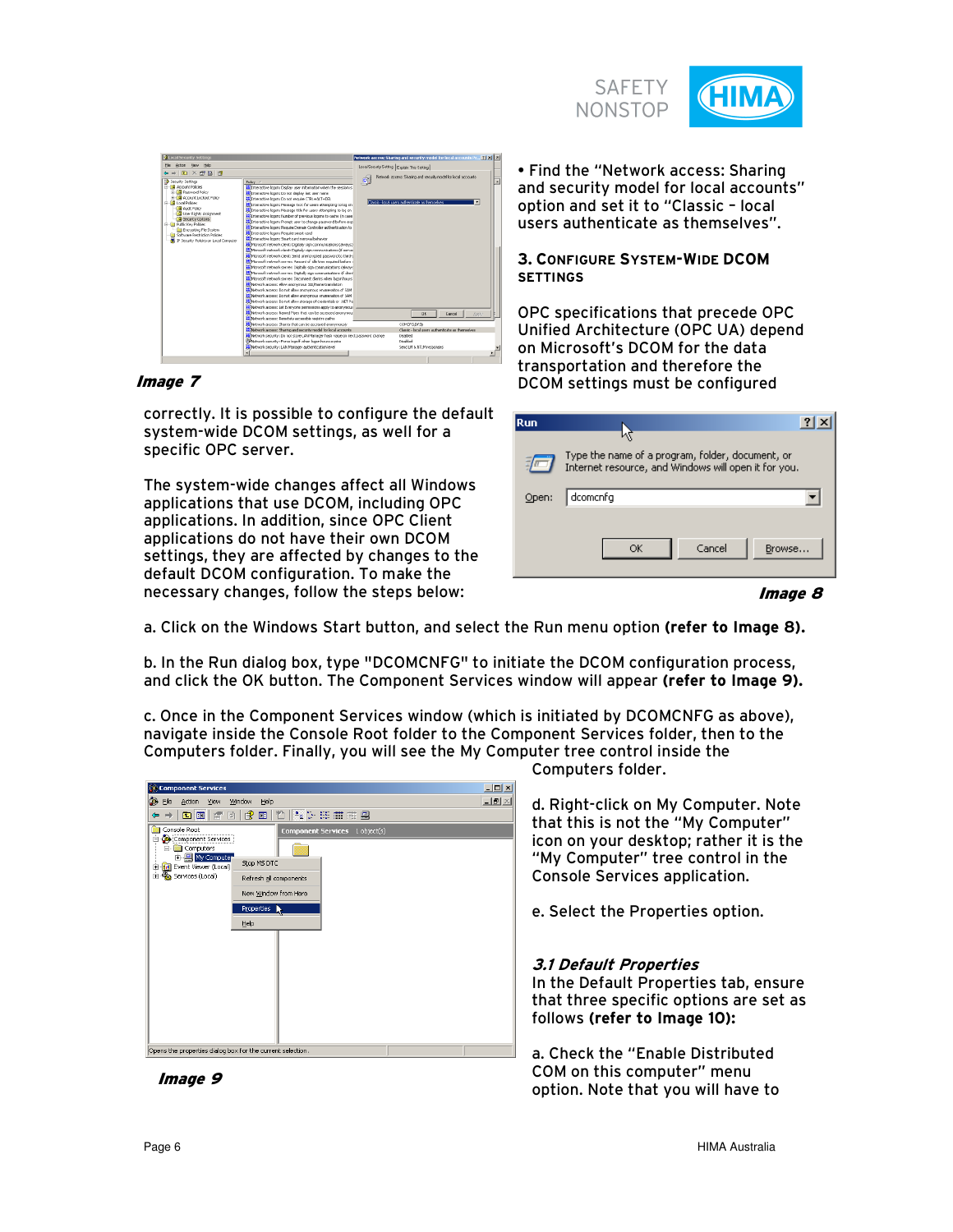

| <b>My Computer Properties</b>                                                                                                                                                                        | ? x                 |
|------------------------------------------------------------------------------------------------------------------------------------------------------------------------------------------------------|---------------------|
| Default Protocols<br>MSDTC.                                                                                                                                                                          | <b>COM Security</b> |
| General<br>Options                                                                                                                                                                                   | Default Properties  |
| <b>V</b> Enable Distributed COM on this computer                                                                                                                                                     |                     |
| Enable COM Internet Services on this computer                                                                                                                                                        |                     |
| Default Distributed COM Communication Properties                                                                                                                                                     |                     |
| The Authentication Level specifies security at the packet level.                                                                                                                                     |                     |
| Default Authentication Level:                                                                                                                                                                        |                     |
| Connect                                                                                                                                                                                              |                     |
| The impersonation level specifies whether applications can determine<br>who is calling them, and whether the application can do operations<br>using the client's identity.                           |                     |
| Default Impersonation Level:                                                                                                                                                                         |                     |
| Identify                                                                                                                                                                                             |                     |
| Security for reference tracking can be provided if authentication is used<br>and that the default impersonation level is not anonymous.<br><b>Provide additional security for reference tracking</b> |                     |
| OK                                                                                                                                                                                                   | Cancel<br>Apply     |

Image 10

## **3.2 COM Security**

Windows uses the COM Security tab **(refer to Image 12)** to set the system-wide Access Control List (ACL) for all objects. The ACLs are included for Launch/Activation (ability to start an application), and Access (ability

| <b>My Computer Properties</b>     |                                                                                                                                    | ? X <br>ば                                                                                                                                    |
|-----------------------------------|------------------------------------------------------------------------------------------------------------------------------------|----------------------------------------------------------------------------------------------------------------------------------------------|
| General                           | <b>Options</b>                                                                                                                     | Default Properties                                                                                                                           |
| Default Protocols                 | <b>MSDTC</b>                                                                                                                       | <b>COM Security</b>                                                                                                                          |
| <b>Access Permissions</b>         |                                                                                                                                    | You may edit who is allowed default access to applications. You may<br>also set limits on applications that determine their own permissions. |
|                                   | Edit Limits                                                                                                                        | Edit Default.                                                                                                                                |
| Launch and Activation Permissions |                                                                                                                                    |                                                                                                                                              |
| determine their own permissions.  | You may edit who is allowed by default to launch applications or<br>activate objects. You may also set limits on applications that |                                                                                                                                              |
|                                   | Edit Limits                                                                                                                        | Edit Default                                                                                                                                 |
|                                   |                                                                                                                                    |                                                                                                                                              |
|                                   |                                                                                                                                    |                                                                                                                                              |
|                                   |                                                                                                                                    |                                                                                                                                              |
|                                   |                                                                                                                                    |                                                                                                                                              |



reboot the computer if you make changes to this checkbox.

b. Set the "Default Authentication Level" to Connect. It is possible to use other settings in the list, but the "Connect" option is the minimum level of security that you should consider.

c. Set the "Default Impersonation Level" to Identify. Default Protocols In the Default Protocols tab **(refer to Image 11),** set the DCOM protocols to "Connection-Oriented TCP/IP". OPC communication only requires "Connection-Oriented TCP/IP", so it is possible to delete the rest of DCOM protocols. However, if these protocols are indeed required for non-OPC applications, you can leave them there. The only consequence is that timeouts may take a little longer to reach.

| <b>My Computer Properties</b>                                                                                                                      | $ ?  \times$ |
|----------------------------------------------------------------------------------------------------------------------------------------------------|--------------|
| General<br>Options<br>Default Properties                                                                                                           |              |
| Default Protocols<br><b>MSDTC</b><br><b>COM Security</b>                                                                                           |              |
| <b>DCOM Protocols</b>                                                                                                                              |              |
| Connection-oriented TCP/IP                                                                                                                         |              |
|                                                                                                                                                    |              |
|                                                                                                                                                    |              |
|                                                                                                                                                    |              |
|                                                                                                                                                    |              |
|                                                                                                                                                    |              |
|                                                                                                                                                    |              |
| Move Up   Move Down   Properties<br>Remove<br>Add                                                                                                  |              |
|                                                                                                                                                    |              |
| Description                                                                                                                                        |              |
| The set of network protocols available to DCOM on this machine. The<br>ordering of the protocols reflects the priority in which they will be used, |              |
| with the top protocol having first priority.                                                                                                       |              |
|                                                                                                                                                    |              |
|                                                                                                                                                    |              |
| <b>OK</b><br>Cancel<br>Apply                                                                                                                       |              |

Image 11

to exchange data with an application). Note that on some systems, the "Edit Limits" buttons are not available. To add the right permissions, follow the steps below:

a. In the Access Permissions group, click the "Edit Default…" button **(refer to Image 13).** Add "Everyone" to the list of "Group or user names". Click the OK button.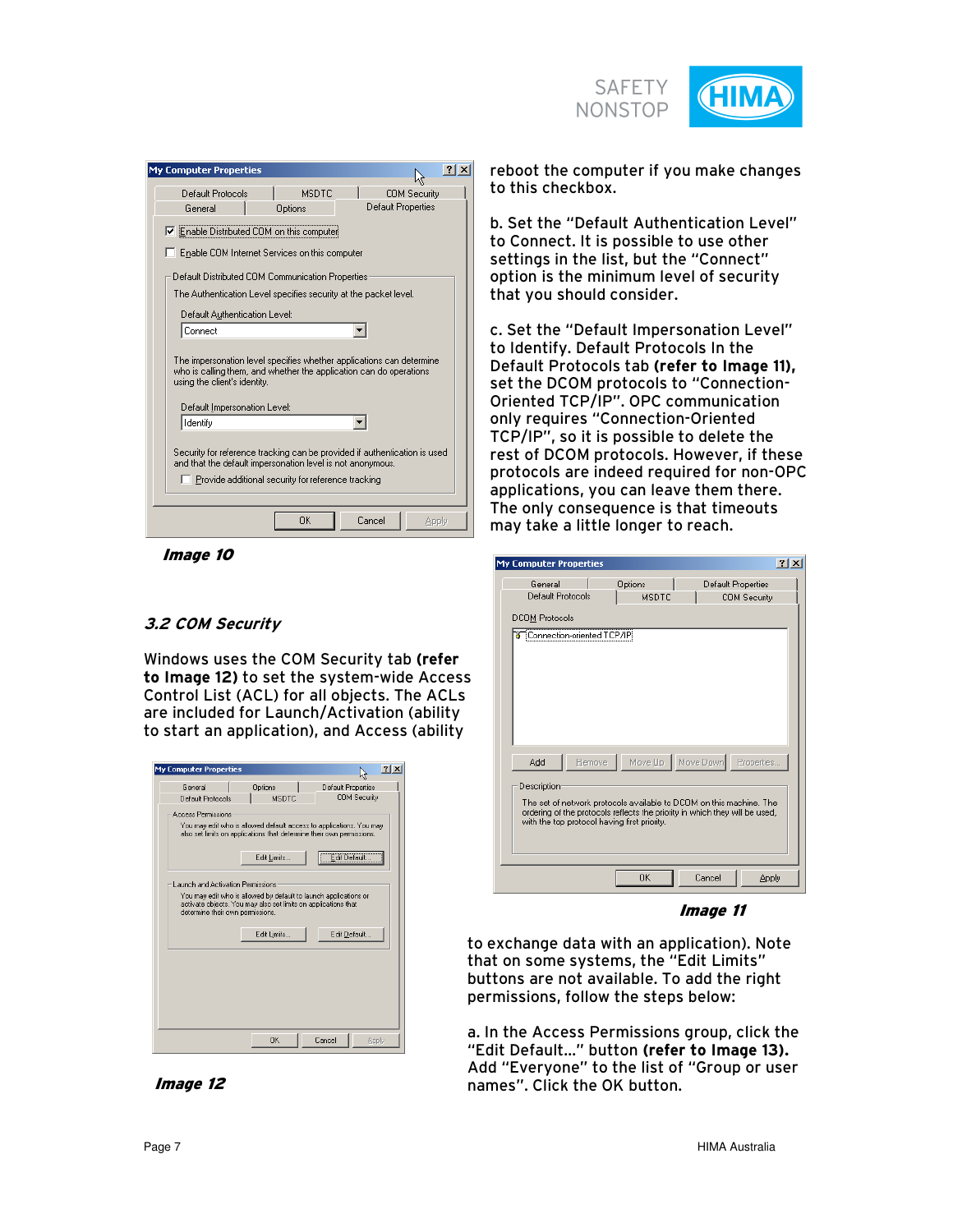

b. In the Access Permissions group, click the "Edit Limits…" button **(refer to Image 13).** Add "Anonymous Logon" (required for OPCEnum) and "Everyone" to the list of "Group or user names". Click the OK button.

c. In the Launch and Activation Permissions group, click the "Edit Default…" button **(refer to Image 13)**. Add "Everyone" to the list of "Group or user names". Click the OK button.

| <b>Access Permission</b>                                                |                                                                | <b>2 X</b> Access Permission                                                    | r,                                                | <b>2 X</b> Launch Permission                                                                                                                                                      | <b>28</b> Launch Permission<br>2x                                                                                                                                                                  |
|-------------------------------------------------------------------------|----------------------------------------------------------------|---------------------------------------------------------------------------------|---------------------------------------------------|-----------------------------------------------------------------------------------------------------------------------------------------------------------------------------------|----------------------------------------------------------------------------------------------------------------------------------------------------------------------------------------------------|
| Default Security                                                        |                                                                | Security Limits                                                                 |                                                   | Default Security                                                                                                                                                                  | Security Limits                                                                                                                                                                                    |
| Group or user names:<br><b>Exeryone</b><br><b>KANSELIN</b><br>12 SYSTEM |                                                                | <b>Group or user names:</b><br><b>132 ANONYMOUS LOGON</b><br><b>EX Everyone</b> |                                                   | Group or user names:<br><b>The Administrators (ATLAC Mulministrators)</b><br>132 Everyone<br><b>EN INTERACTION</b><br><b>ER</b> SYSTEM                                            | Group or user names:<br>32 Administrators (ATLASVAdministrators)<br><b>B</b> Everyone                                                                                                              |
| Permissions for Everyone<br>Local Access<br><b>Bemote Access</b>        | Add<br>Remove<br>Allow<br>Deny<br>$\overline{\mathbf{z}}$<br>吕 | Permissions for ANONYMOUS<br><b>LOGON</b><br>Local Access<br>Remote Access      | Add<br>Remove<br>Alow<br>Deny<br>⊠<br>□<br>囜<br>о | Add<br>Remove<br>Permissions for Everyone<br>Alow<br>Deny<br>⊠<br>□<br>Local Launch<br>⊠<br>$\Box$<br>Remote Launch<br>집집<br>о<br>Local Activation<br>$\Box$<br>Remote Activation | Add<br>Remove<br>Allow<br>Permissions for Everyone<br>Deny<br>☑<br>о<br>Local Launch<br>☑<br>о<br>Remote Launch<br>Ω<br>$\overline{\mathbf{S}}$<br>Local Activation<br>$\Box$<br>Remote Activation |
|                                                                         | <b>OK</b><br>Cancel                                            |                                                                                 | <b>OK</b><br>Cancel                               | <b>OK</b><br>Cancel                                                                                                                                                               | <b>OK</b><br>Cancel                                                                                                                                                                                |

Image 13

### **4. Configure Server Specific DCOM settings**

Once the system-wide DCOM settings are properly configured, turn attention to the

| <b>Component Services</b>                    |                                                  |                                         | $   $ $  $ $\times$ |
|----------------------------------------------|--------------------------------------------------|-----------------------------------------|---------------------|
| <b>B</b> Elle Action View<br>Window Help     |                                                  |                                         | $-10 \times$        |
| 白田 × 配 图   像 田   竹   4 ン 珠 田                 | 口                                                |                                         |                     |
| Console Root                                 | DCOM Config 273 object(s)                        |                                         |                     |
| <b>B</b> Component Services                  | <b>Name</b>                                      | Application ID                          |                     |
| El- <b>Ell</b> Computers                     | <b>DEPlotCore</b>                                | (465f2b1c-b16f-49f1-a84f-6a591972aacf)  |                     |
| 白星My Computer<br><b>CLICOMA Applications</b> | <b>Carplatedtor</b>                              | (73913EE3-5EB0-4825-A209-4A6A4B4AED5E)  |                     |
| <b>E</b> CV DCOM Config                      | <b>O</b> EPIntEditorTook                         | (0E37D28S-F507-4c57-B3AB-B7863S2BBE48)  |                     |
| <b>The Construction of Texassage of the</b>  | <b>D</b> EPlotEditorUI                           | (95745DA1-DAAC-4b38-8976-E36E50BBF357)  |                     |
| <b>Running Processes</b>                     | <b>DEPlotGeometry</b>                            | (BB3F9A17-84EB-4c6c-B314-C3C6C63A35A6)  |                     |
| <b>H</b> -Rul Event Viewer (Local)           | EPlotModel                                       | {2e312909-eab1-4e2b-b3f1-d158dd21d079}  |                     |
| Services (Local)                             | <b>DEPlotRenderer</b>                            | (db347020-fee0-41a5-9e4a-b783554cd85f)  |                     |
|                                              | <b>Se EPIntSection Editor</b>                    | (B1E55208-06E7-4AF1-8FF6-75DBFD948930)  |                     |
|                                              | De Event Object Change                           | (D0565000-9DF4-11D1-A281-00C04FCA0AA7)  |                     |
|                                              | Event Object Change 2                            |                                         |                     |
|                                              | EvtEng                                           | (BB07BACD-CD56-4E63-A8FF-CBF0355FB9F4)  |                     |
|                                              |                                                  | {E7DCA9D7-1577-45DA-BF99-8BD6184ACF99}  |                     |
|                                              | <b>DExpressViewerDI</b><br><b>De FlashBroker</b> | (55523A67-A054-4064-B88D-0070305C9E95)  |                     |
|                                              |                                                  | (D4304BCE-B8E9-4B3S-BEAD-DC5B522670C2)  |                     |
|                                              | GeoReferencing                                   | (05AF4ABE-3ACE-41AC-943B-28226B80EB10)  |                     |
|                                              | GeoRefUtils                                      | (AC7F0675-04F6-4318-8DB1-0EC340345484)  |                     |
|                                              | GoogleEarth                                      | {46A99B9C-4AC8-4EE9-AF7D-D02816CEC314}  |                     |
|                                              | <b>Co</b> GPSMapEdit                             | {9375C706-29A7-4574-9964-1B4120E3CCD4}  |                     |
|                                              | <b>COHC</b>                                      | (FC7D9E01-3F9E-11D3-93C0-00C04F72DAF7)  |                     |
|                                              | Thealth Key and Certificate Management Service   | 446298684-0fd3-47f3-94b3-65650c65b36al- |                     |
|                                              | <b>OHIMA Alarm/Event OPC Server</b>              | (5368BA18-2009-4461-8102-8A63F4FC77DD)  |                     |
|                                              | <b>Communication</b> And a                       | LAS USSAIN THE ALCOHOL SECTION CONTAINS |                     |
|                                              | HIMA OPC-Server<br>View                          | {A1245725-F64D-11d2-BA28-006094511A9D}  |                     |
|                                              | <b>SHP Port Resolver</b>                         | (55F3F296-4775-4AE9-80AA-52393842EF3C)  |                     |
|                                              | <b>Properties</b><br><b>OHP Status Server</b>    | (3BDSE114-4087-4557-8952-AAE023709EBD)  |                     |
|                                              | Bungal                                           | GEOGRAPHICS CODA SODA GODA ESPAGNABLE   |                     |
|                                              | <b>OHTML Application</b>                         | {40AEEAB6-8FDA-41e3-9A5F-8350D4CFCA91}  |                     |
|                                              | DiCrdCl                                          | (53046386-0125-41A2-88B1-0CC16C6B8E96)  |                     |
|                                              | <b>O</b> IDriverT                                | (F58088EA-D0B0-421F-A1FE-3CF5898051D6)  |                     |
|                                              | <b>SoldSystem</b>                                | (B7D3F975-1964-4F39-8CEE-2FB4A5B6B89D)  |                     |
|                                              | <b>D</b> Image Document                          | (02B01C80-E03D-101A-B294-00DD010F2BF9)  |                     |
|                                              | <b>D</b> InstallShield InstallDriver             | (01BA3B96-2FE0-4BE0-B965-83ED78E1BB4E)  |                     |
|                                              | <b>Co InstallShield InstallDriver</b>            | {1BB3D82F-9803-4d29-B232-1F2F14E52A2E}  |                     |
|                                              | So InstallShield InstallDriver                   | (C2B96968-8E30-4BA4-A8F9-F40D09D1EA7E)  |                     |

server specific DCOM settings. These settings will eventually be different for every OPC Server. To change these settings, begin by:

a. Click on the Windows Start button, and select the Run menu option **(refer to Image 8).**

b. In the Run dialog box, type "DCOMCNFG" to initiate the DCOM configuration process, and click

Image 14

the OK button. The Component Services window will appear **(refer to Image 14).**

c. Once in the Component Services window (which is initiated by DCOMCNFG as above), navigate inside the Console Root folder to the Component Services folder, then to the Computers folder, expand My Computer, finally click on the DCOM Config folder.

d. In the list of objects in the right window pane, find the OPC Server to configure and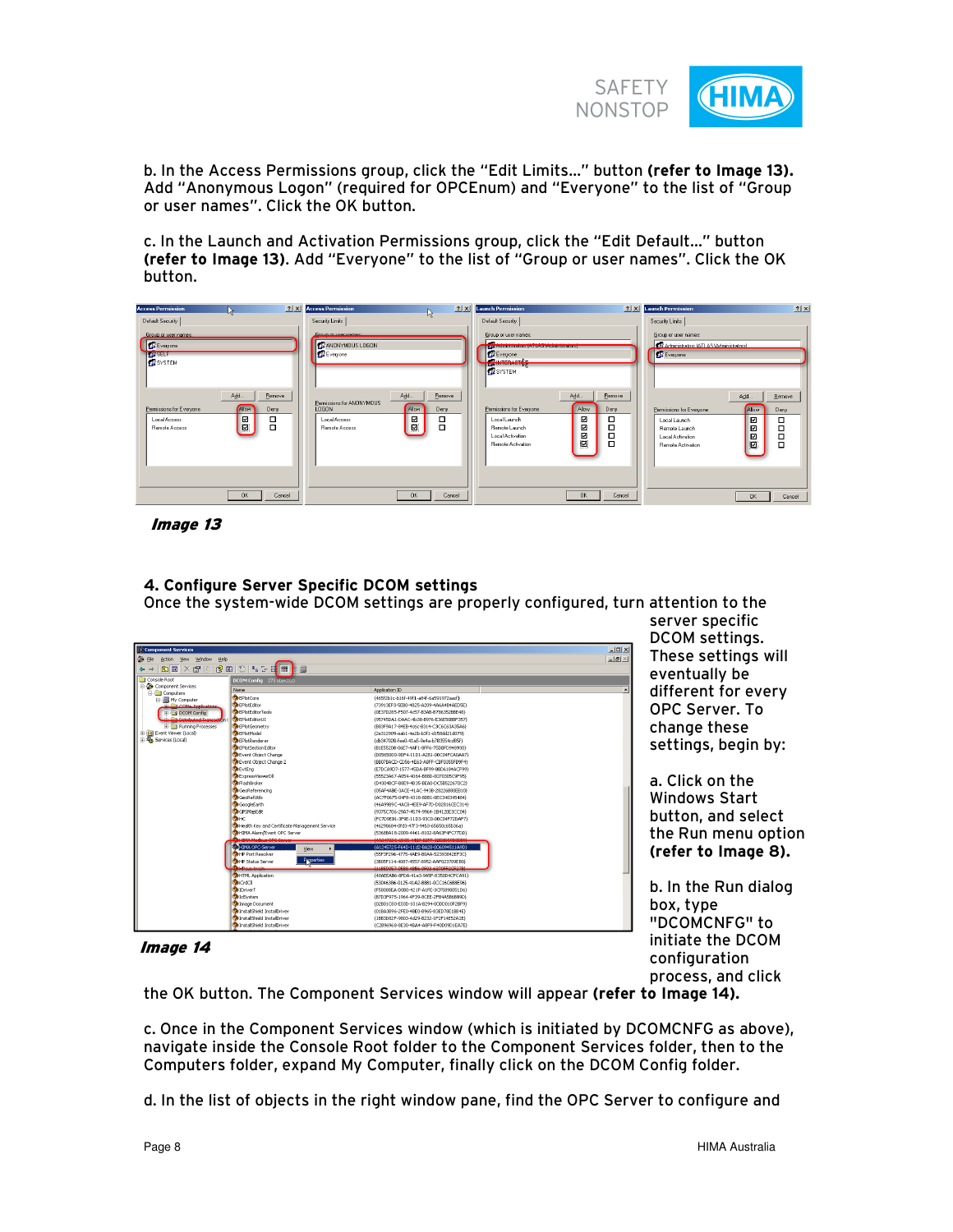

right-click on it. Select the Properties option.

In the OPC-Server specific settings, only the Identity tab needs to change from the default settings. The rest of the tabs **(refer to Image 15)** can refer to the default configuration that was set in section 3 (Configure System-Wide DCOM settings).

| 7x<br><b>HIMA OPC-Server Properties</b><br>$\mathbb{Q}$   | <b>HIMA OPC-Server Properties</b>                                                                                                                       | <b>TX</b> HIMA OPC-Server Properties<br>22   | 2x<br><b>HIMA OPC-Server Properties</b>                                                                                                      |
|-----------------------------------------------------------|---------------------------------------------------------------------------------------------------------------------------------------------------------|----------------------------------------------|----------------------------------------------------------------------------------------------------------------------------------------------|
| General Location Security Endpoints   Identity            | General Location Security Endpoints   Identity                                                                                                          | General Location Security Endpoints Identity | General Location Security Endpoints   Identity                                                                                               |
| General properties of this DCOM application:              | The following settings allow DCDM to locate the correct computer for this<br>application. If you make more than one selection, then DCOM uses the first | Launch and Activation Permissions            | DCOM Protocols and endpoints:                                                                                                                |
| HIMA OPC-Server<br>Apolication Name:                      | applicable one. Client applications may overide your selections.                                                                                        | <b>C</b> Use Default                         | default system protocols.                                                                                                                    |
| (A1245725-F64D-11d2-BA28-006094511A9D)<br>Application ID: |                                                                                                                                                         | C Customize<br>Edt.,                         |                                                                                                                                              |
| Application Type:<br>Local Server                         | Run application on the computer where the data is located.                                                                                              |                                              |                                                                                                                                              |
| Authentication Level: Default                             | $\nabla$ Bun application on this computer.                                                                                                              | Access Permissions                           |                                                                                                                                              |
| C:\PROGRA^1\HIMA\OPCSER^1.X\bin\hima<br>Local Path:       | F Run application on the following computer:                                                                                                            | C Use Default                                |                                                                                                                                              |
|                                                           | Browse.                                                                                                                                                 | C Customize<br>Edt.,                         |                                                                                                                                              |
|                                                           |                                                                                                                                                         |                                              | Add<br>Clear<br>Bemove<br><b>Properties</b>                                                                                                  |
|                                                           |                                                                                                                                                         | Configuration Permissions                    | - Description                                                                                                                                |
|                                                           |                                                                                                                                                         | <b>C</b> Use Default                         | The set of protocols and endpoints available for use by clients of this<br>DCOM server. The system defaults entry indicates that the default |
|                                                           |                                                                                                                                                         | C Customize<br>Edt.                          | set of DCOM protocols and endpoints for the machine will be used.                                                                            |
|                                                           |                                                                                                                                                         |                                              |                                                                                                                                              |
|                                                           |                                                                                                                                                         |                                              |                                                                                                                                              |
| QK<br><b>Apply</b><br>Cancel                              | Apply<br>QK<br>Cancel                                                                                                                                   | <b>OK</b><br>Apply<br>Cancel                 | Apply<br>Cancel<br>0 <sup>K</sup>                                                                                                            |

#### Image 15

You must pay special attention to the Identity tab. The Identity tab will look like the two screen caption in **Image 16** below. The 4 (four) Identity options are:

• **The interactive user**: The OPC Server will assume the identity of the Interactive User. This is the person who is currently logged on and using the computer on which the OPC

| <b>HIMA OPC-Server Properties</b>                              | ? x |  |  |  |
|----------------------------------------------------------------|-----|--|--|--|
| General   Location   Security   Endpoints   Identity           |     |  |  |  |
| Which user account do you want to use to run this application? |     |  |  |  |
| ● The interactive user<br>C The Jaunching user.                |     |  |  |  |
| $\heartsuit$ This user.                                        |     |  |  |  |
| Browse<br>User:                                                |     |  |  |  |
| Password:                                                      |     |  |  |  |
| Confirm password:                                              |     |  |  |  |
| O The system account (services only).                          |     |  |  |  |
|                                                                |     |  |  |  |
|                                                                |     |  |  |  |
|                                                                |     |  |  |  |
| Cancel<br>OΚ<br>Apply                                          |     |  |  |  |

Server resides. Note that someone must be logged on. If no one is logged on to the computer, the OPC Server will fail to launch. In addition, if someone is currently logged on, the OPC Server will shutdown as soon as the person logs off. Last, in the case of a reboot, the OPC Server will not launch until someone logs on. Consequently, this is typically a poor setting for OPC Servers. OPCTI does not recommend that you use this setting unless the OPC Server vendor specifies this setting explicitly.

• **The launching user**: The OPC Server will take the identity of the User Account that launched it. With this setting, the Operating System will attempt to initiate a new instance for every Launching User. There are three general problems with this setting. The first problem is that some OPC Servers will only allow a single instance to execute.

#### Image 16

Consequently, the second Launching User will be unable to make the connection because an instance of the OPC Server is already running on the computer. The second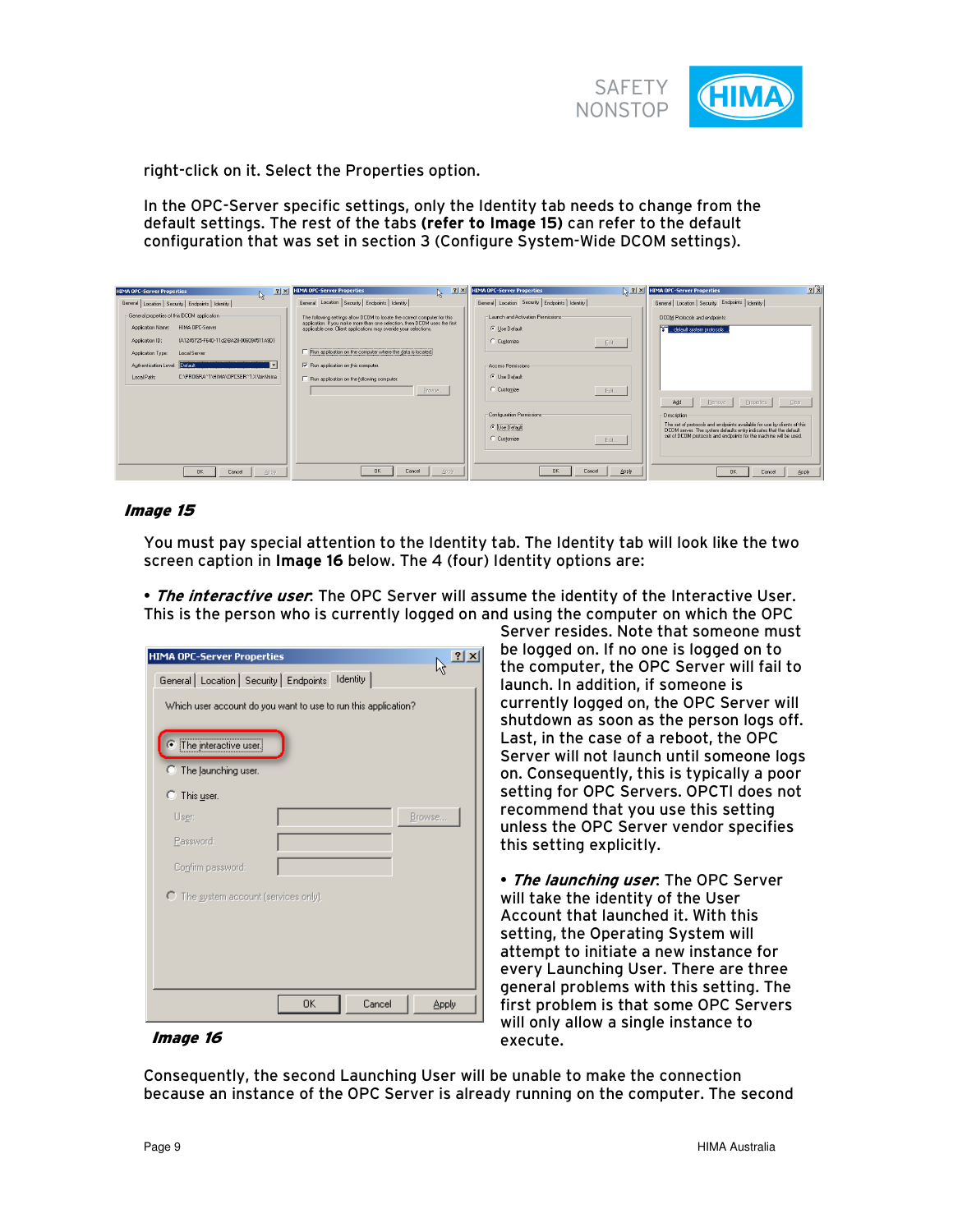

problem occurs when the OPC Server vendor allows more than one instance of the OPC Server to execute concurrently. In this case, the computer on which the OPC Server resides will have multiple copies of the OPC Server executing concurrently, which will consume a significant portion of the computer resources and might have an adverse affect on the computer's performance.

In addition, some system resources might be unavailable to any instances of the OPC Server that follow the first. For example, the first Launching User will be able to connect to a serial port, while every other Launching User will simply receive Bad Quality data. OPCTI does not recommend that you use this setting unless the OPC Server vendor specifies this setting explicitly. Last, the Launching User must have Administrative rights on the OPC Server computer. They cannot be configured as a "Limited" user.

• **This user**: The OPC Server will take the identity of a specific User Account. This setting might be required when the OPC Server is tightly coupled with the underlying data source. In this case, the OPC Server must assume a specific Identity to exchange data with the data source.

However, since the OPC Server uses a specific User Account, it is possible that the computer running the OPC Client does not recognize the OPC Server's User Account. In this case, all callbacks will fail and all OPC data Subscriptions (asynchronous data updates) will fail. If this is indeed the case, you will have to add the OPC Server account on the computer running the OPC Client application. Various DCS vendors require this setting for their OPC Server. OPCTI does not recommend that you use this setting unless the OPC Server vendor specifies this setting explicitly.

• **The system account (services only)**: The OPC Server will take the identity of the Operating System (or System for short). This is typically the desired setting for the OPC Server as the System Account is recognized by all computers on the Workgroup or Domain.

In addition, no one needs to be logged on the computer, so the OPC Server can execute in an unattended environment. OPCTI recommends configuring the Identity of the OPC Server with this setting, unless the OPC Server vendor specifies a different setting explicitly. Note that Windows disables this option if the OPC Server is not setup to execute as a Windows Service. If this is the case, simply configure the OPC Server to execute as a service before configuring this setting.

#### **5. Restore Windows Security**

Once you establish the OPC Client/Server communication, it is important to secure the computers again. This includes (but is not limited to):

a. Turn on the Windows Firewall again. This will block all unauthorised network traffic. You will also need to provide exceptions on two main levels:

• Application level: specify which applications are able to respond to unsolicited requests.

• Port-and-protocol level: specify that the firewall should allow or deny traffic on a specific port for either TCP or UDP traffic.